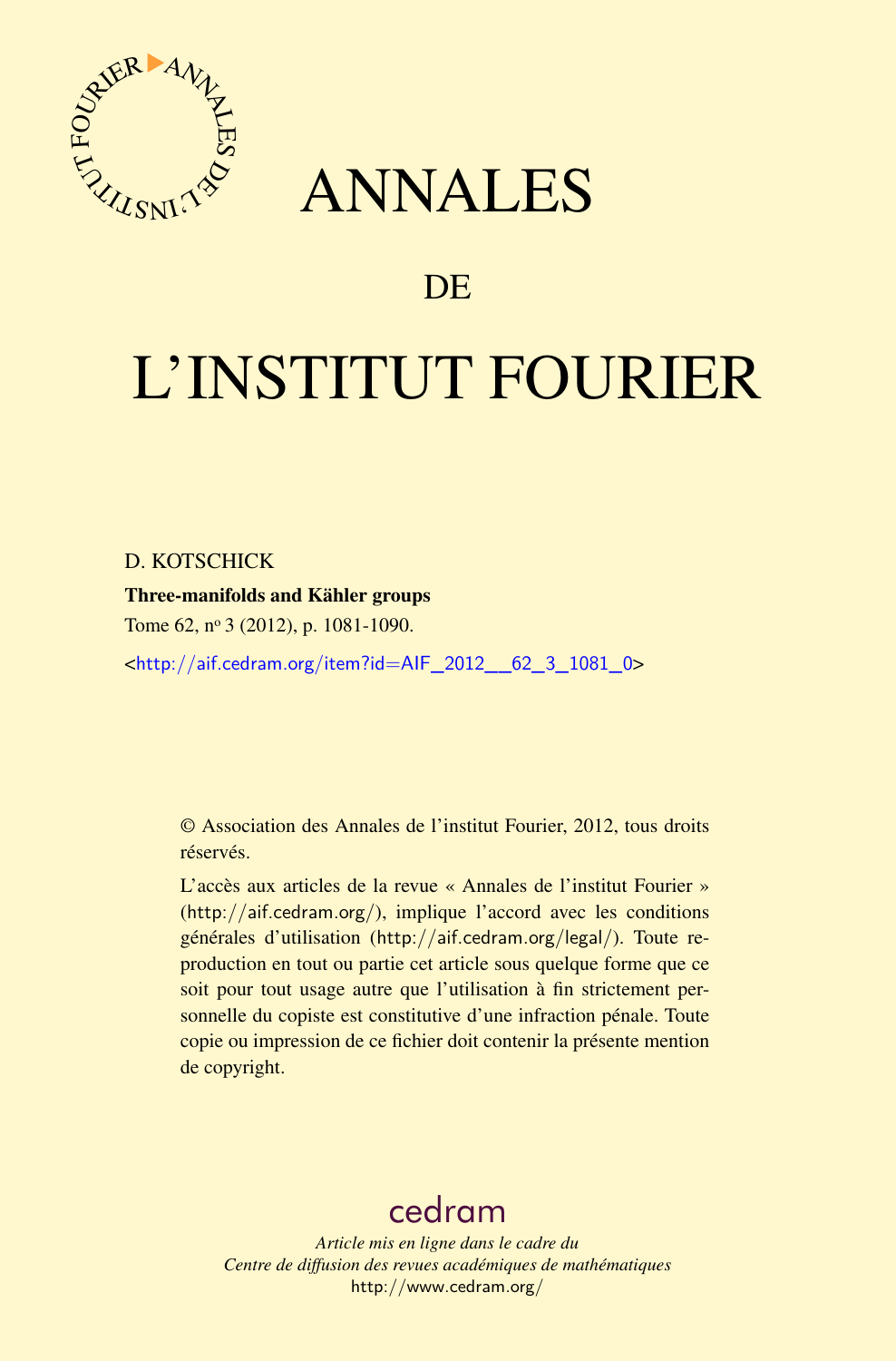#### <span id="page-1-0"></span>THREE-MANIFOLDS AND KÄHLER GROUPS

#### **by D. KOTSCHICK**

ABSTRACT. — We give a simple proof of a result originally due to Dimca and Suciu: a group that is both Kähler and the fundamental group of a closed threemanifold is finite. We also prove that a group that is both the fundamental group of a closed three-manifold and of a non-Kähler compact complex surface is Z or  $\mathbb{Z} \oplus \mathbb{Z}$ .

Résumé. — On donne une preuve simple d'un résultat dû à Dimca et Suciu: un groupe de Kähler qui est aussi le groupe fondamental d'une variété troisdimensionelle est fini. On montre également qu'un groupe qui est le groupe fondamental d'une variété trois-dimensionelle et en même temps le groupe fondamental d'une surface complexe compacte non-kählerienne est soit  $\mathbb{Z}$  soit  $\mathbb{Z} \oplus \mathbb{Z}_2$ .

#### **1. Introduction**

In the late 1980s the study of Kähler groups, that is, fundamental groups of closed Kähler manifolds, took off in spectacular fashion. While restrictions on such groups were previously known because of Hodge theory and because of rational homotopy theory, several deep new results were proved around 1988. I will only recall two of them here. These and many other results on Kähler groups are discussed in detail in [\[2\]](#page-8-0).

Firstly, generalising partial results of Johnson and Rees [\[11\]](#page-9-0), Gromov proved:

THEOREM 1.1 (Gromov [\[7\]](#page-9-0)). — A Kähler group does not split as a nontrivial free product.

Secondly, building on work of Siu, Sampson and others, Carlson and Toledo proved:

Keywords: three-manifold groups, Kähler groups.

Math. classification: 32Q15, 57M05, 14F35, 32J15, 57M50.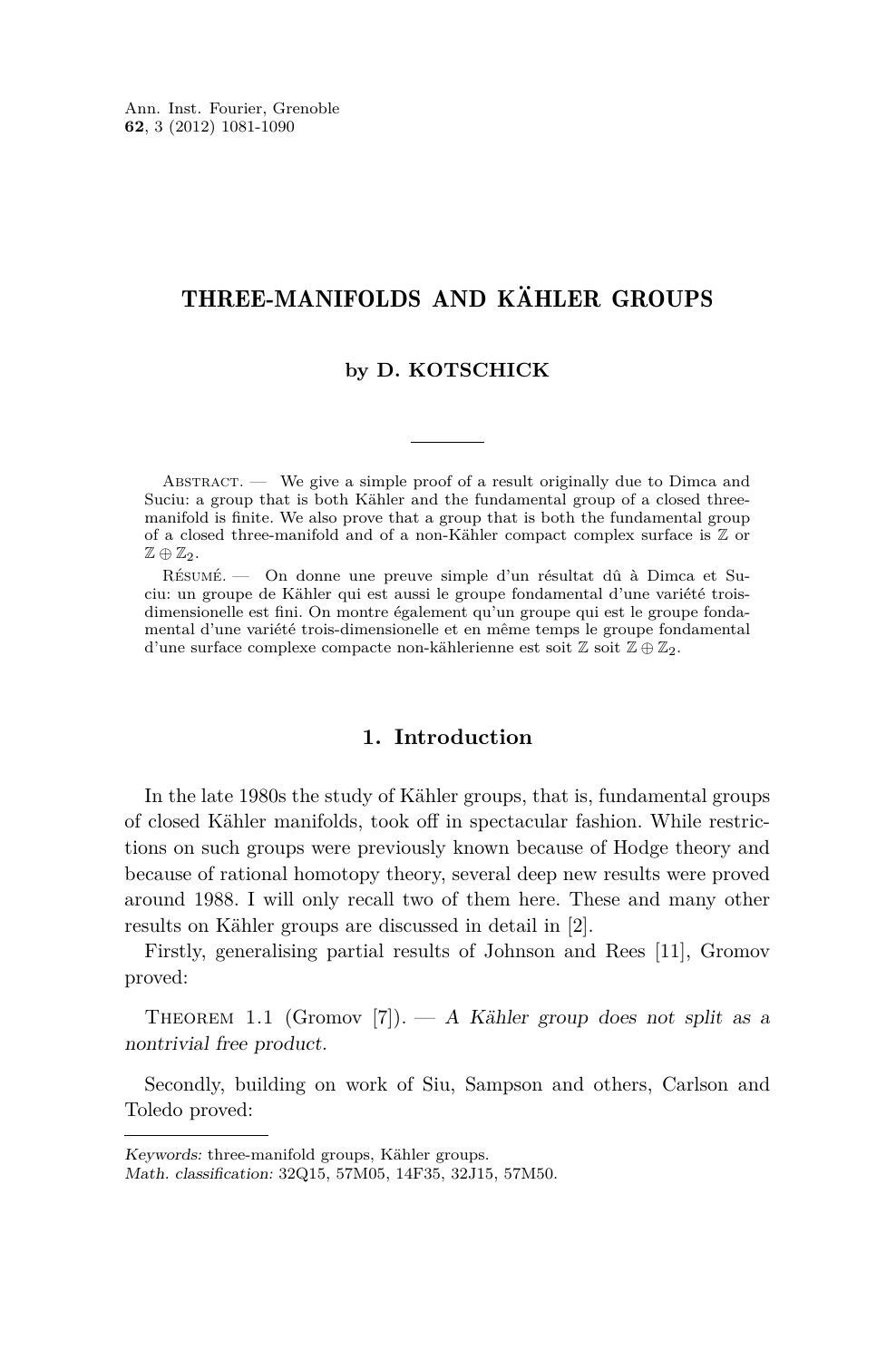<span id="page-2-0"></span>THEOREM 1.2 (Carlson–Toledo [\[5\]](#page-9-0)). — No fundamental group of a closed real hyperbolic *n*-manifold with  $n \geq 3$  is a Kähler group.

When these results were proved, several people, including Donaldson and Goldman, noticed the contrast between Kähler groups on the one hand and three-manifold groups on the other: the latter are closed under free products, and, according to Thurston, most three-manifolds with freely indecomposable fundamental group are hyperbolic. Moreover, a case by case check of the Thurston geometries as explained in [\[23\]](#page-9-0) shows the following: closed three-manifolds carrying one of the geometries  $S^2 \times \mathbb{R}$ ,  $\mathbb{H}^2 \times \mathbb{R}$ ,  $\mathbb{R}^3$ or Sol<sup>3</sup> have virtually odd first Betti number, and so their fundamental groups cannot be Kähler. Moreover, closed three-manifolds carrying one of the geometries  $\text{Nil}^3$  or  $\text{SL}_2(\mathbb{R})$  have virtually positive first Betti numbers with trivial cup product from  $H^1$  to  $H^2$ . Their fundamental groups cannot be Kähler by the Hard Lefschetz Theorem. Now, the only Thurston geometry that has not been excluded is *S* 3 , where every fundamental group is finite. Since all finite groups are Kähler, it was natural to expect that the intersection of three-manifold groups with the Kähler groups should consist exactly of the finite groups appearing as fundamental groups of threemanifolds with geometry *S* 3 . The obstacle to turning this expectation into a theorem, indeed a corollary of the above Theorems [1.1](#page-1-0) and 1.2, came from three-manifolds with a non-trivial JSJ decomposition along incompressible tori. While one could imagine that those manifolds containing at least some hyperbolic piece might yield to a generalisation of the harmonic map techniques of Carlson and Toledo  $[5]^{(1)}$  $[5]^{(1)}$ , the case of graph manifolds seemed intractable.

Twenty years ago one thought about such questions modulo Thurston's geometrisation conjecture. Since this has now been proved by Perelman [\[22,](#page-9-0) [21,](#page-9-0) [13,](#page-9-0) [19\]](#page-9-0), an unconditional result can finally be obtained. Indeed, Dimca and Suciu recently proved:

THEOREM 1.3 (Dimca–Suciu [\[6\]](#page-9-0)). — Assume that a group  $\Gamma$  is the fundamental group both of a closed Kähler manifold and of a closed threemanifold. Then  $\Gamma$  is finite, and, therefore, a finite subgroup of  $O(4)$ .

Once one proves  $\Gamma$  to be finite, it follows from Perelman's work [\[22,](#page-9-0) [21,](#page-9-0) [13,](#page-9-0) 19 that  $\Gamma$  is a finite subgroup of  $O(4)$  acting freely on  $S^3$ . Note that by a classical construction due to Serre, every finite group is the fundamental

 $(1)$  A first step in this direction was soon taken by Hernández-Lamoneda, although his paper [\[10\]](#page-9-0) was only published much later.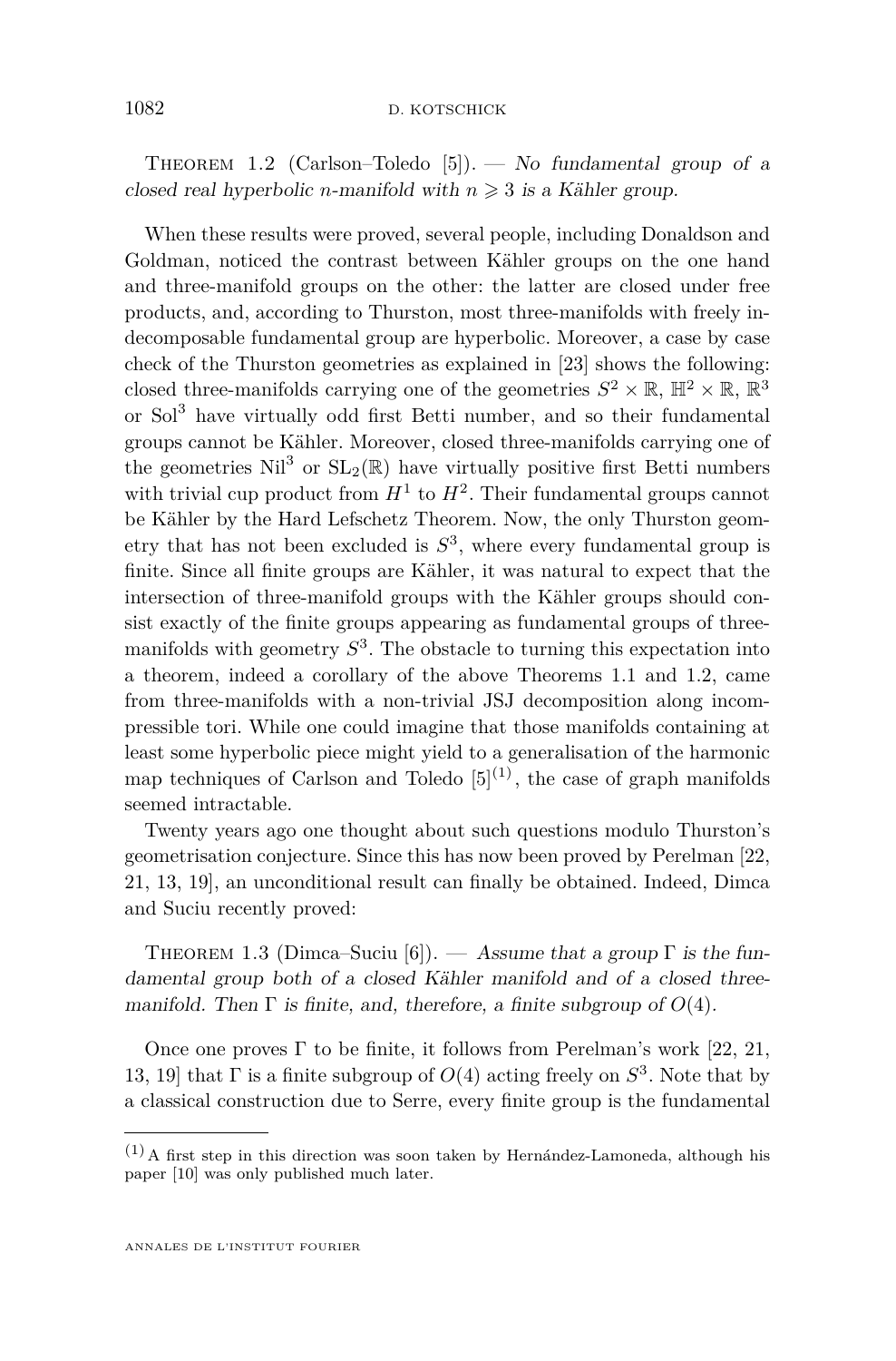<span id="page-3-0"></span>group of a smooth complex projective variety, hence a closed Kähler manifold. By the Lefschetz hyperplane theorem one may assume this variety to be a surface.

To me, a surprising aspect of the proof given by Dimca and Suciu is that it does not follow the above outline at all, and makes little use of the Thurston approach to three-manifolds. In fact, their proof does not use Theorems [1.1](#page-1-0) and [1.2.](#page-2-0) Instead, they consider separately the cases of trivial and of nontrivial first Betti number. If the first Betti number of the fundamental group of a closed oriented three-manifold is positive, then they prove it is not Kähler using a lot of machinery of a very different sort: characteristic and resonance varieties, Catanese's approach to the Siu– Beauville theorem, a commutative algebra result of Buchsbaum–Eisenbud, .... Then, for the case of zero first Betti number, Dimca and Suciu appeal to results of Reznikov and Fujiwara pertaining to Kazhdan's property *T*. It is only at this point that their proof depends on geometrisation via Fujiwara's arguments.

The present paper arose from my attempt to understand the argument of Dimca and Suciu [\[6\]](#page-9-0). From their treatment of the positive Betti number case I extracted the following strategy for obtaining a contradiction: *If* Γ *has positive first Betti number and is both the fundamental group of a closed oriented three-manifold and of a closed Kähler manifold, then H*<sup>1</sup> (Γ; R) *comes from a complex curve. Therefore all cup products of classes in*  $H^1(\Gamma;\mathbb{R})$ *also come from a curve, and this is incompatible with three-dimensional Poincaré duality.*

One can actually implement this strategy in several different ways to prove Theorem [1.3.](#page-2-0) Here I will give quite a different implementation from that in [\[6\]](#page-9-0), leading to a quick proof of the following:

THEOREM 1.4. — If  $\Gamma$  is a group with  $b_1(\Gamma) > 0$  whose real cohomology algebra *H*<sup>∗</sup> (Γ; R) satisfies 3-dimensional oriented Poincaré duality, then Γ is not a Kähler group.

To put this into perspective, recall that many Kähler groups are Poincaré duality groups (of even dimension), cf. [\[11,](#page-9-0) [25,](#page-9-0) [14\]](#page-9-0). Also recall that, for every  $k \geq 3$ , Toledo [\[25\]](#page-9-0) constructed examples of Kähler groups of cohomological dimension 2*k* −1. Moreover, his examples are duality (though not Poincaré duality) groups.

Of course, to exclude a group from being a Kähler group, it is enough that some finite index subgroup satisfy the assumptions of Theorem 1.4. Thus Theorem 1.4 immediately gives: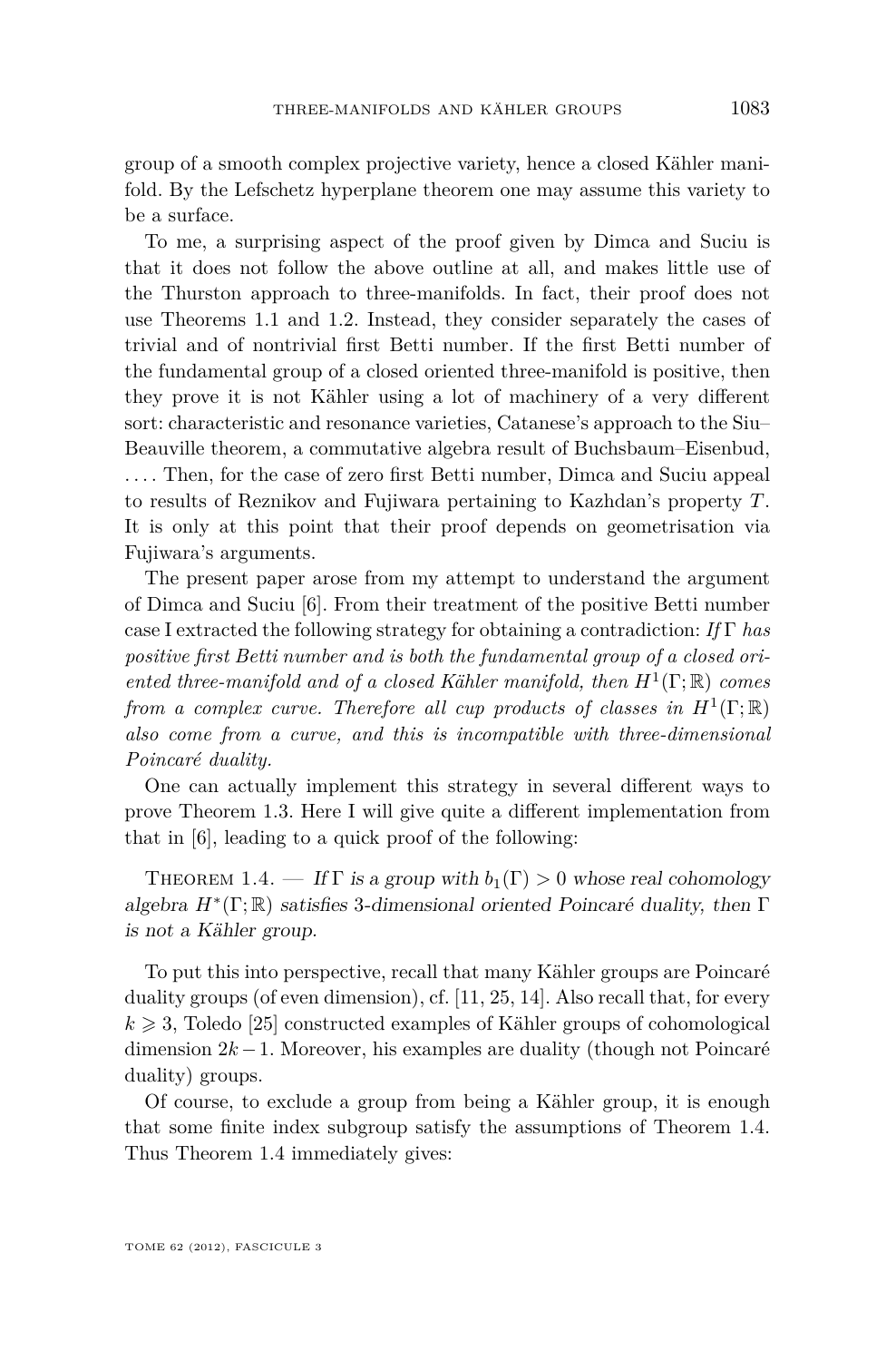<span id="page-4-0"></span>Corollary 1.5. — Let *M* be a closed aspherical three-manifold. If *M* has a finite orientable covering that is not an R-homology sphere, then  $\pi_1(M)$  is not a Kähler group.

Theorem [1.4](#page-3-0) is more general than the Corollary because not every group whose real cohomology satisfies 3-dimensional Poincaré duality is the fundamental group of an aspherical three-manifold. This issue is related to the three-dimensional Borel conjecture; see Problem 3.77 on Kirby's problem list [\[12\]](#page-9-0).

Corollary 1.5 proves most of Theorem [1.3,](#page-2-0) since it handles not only manifolds with a nontrivial JSJ decomposition, but also gives a uniform treatment of geometric cases that no longer need to be checked case by case, so we obtain quite a simple proof of Theorem [1.3](#page-2-0) for groups with virtually positive first Betti number. Using Perelman's geometrisation theorem, the case of first Betti number zero can actually be reduced to Theorem [1.2.](#page-2-0) In Section 2 below we first prove Theorem [1.4,](#page-3-0) and then spell out the resulting straightforward proof of Theorem [1.3,](#page-2-0) avoiding the difficult arguments of Dimca–Suciu [\[6\]](#page-9-0), and the appeals to the works of Reznikov and Fujiwara. Like the original proof of [\[6\]](#page-9-0), the proof of Theorem [1.3](#page-2-0) given here uses geometrisation only to handle the case of trivial (virtual) first Betti number.

Using the Kodaira classification of non-Kähler complex surfaces we shall also prove the following:

THEOREM 1.6. — Assume that a group  $\Gamma$  is the fundamental group both of a closed complex surface *S* and of a closed three-manifold. Then either Γ is a finite subgroup of  $O(4)$  and *S* is a Kähler surface, or Γ is  $\mathbb{Z}$  or  $\mathbb{Z} \oplus \mathbb{Z}_2$ and *S* is a surface of class *V II*.

This is interesting since in real dimension 6 every finitely presentable group is the fundamental group of a compact complex manifold, as proved by Taubes [\[24\]](#page-9-0). Thus, for fundamental group questions, complex surfaces are at the watershed between curves and the unrestricted case of complex three-folds, just like three-manifolds are at the watershed between real surfaces and the case of four-manifolds, where all finitely presentable groups appear.

#### **2. Proofs**

Proof of Theorem [1.4.](#page-3-0) — Suppose for a contradiction that *X* is a closed Kähler manifold with fundamental group  $\Gamma$ , and let  $\alpha_X \colon X \longrightarrow T^{b_1(\Gamma)}$  be its Albanese map. By the universal property of classifying maps,  $\alpha_X$  factors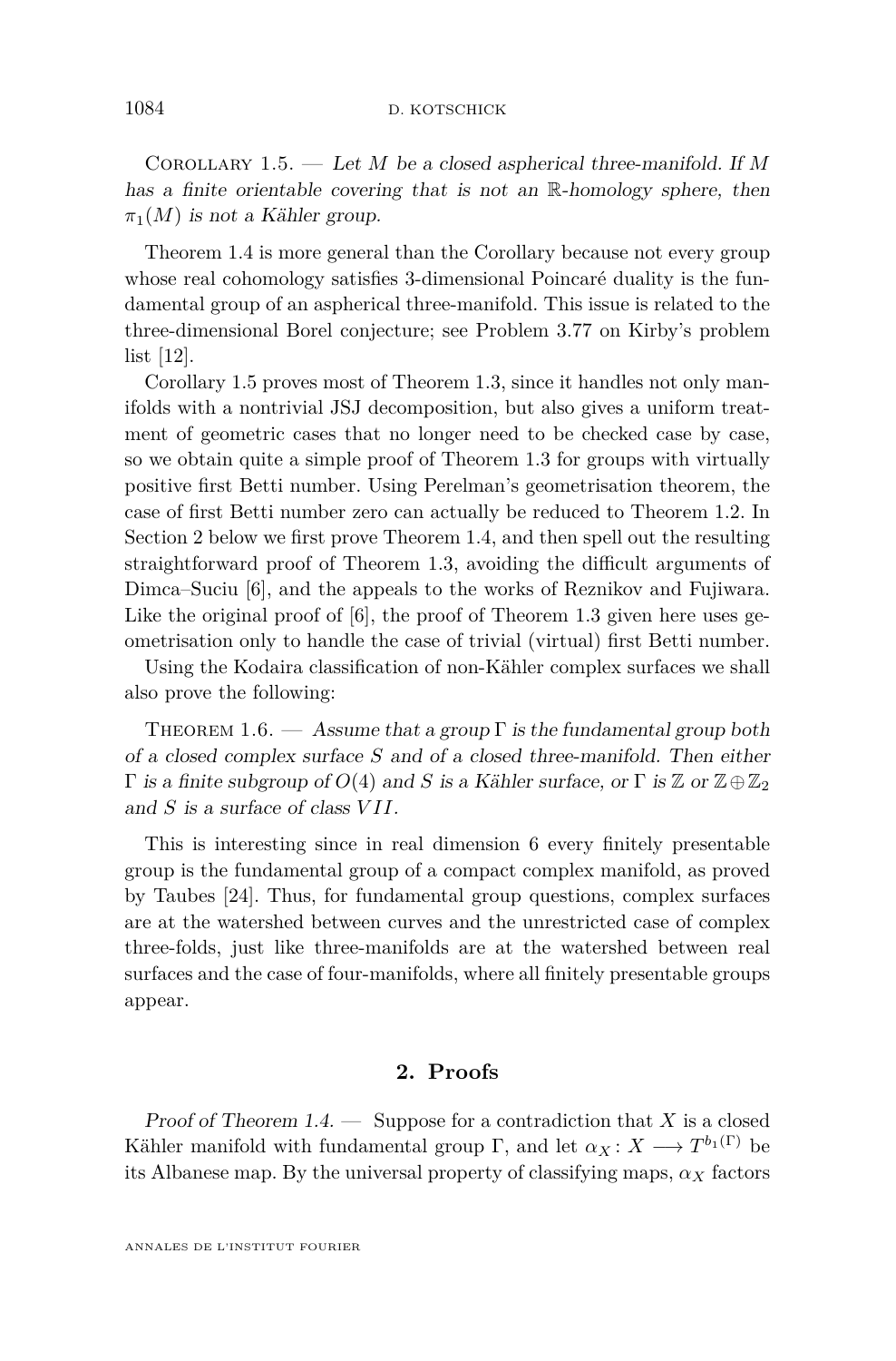up to homotopy into a composition

$$
X \xrightarrow{c_X} B\Gamma \xrightarrow{a} B\mathbb{Z}^{b_1(\Gamma)} = T^{b_1(\Gamma)},
$$

where  $c_X$  is the classifying map of the universal covering of X. One concludes that  $\alpha_X^* = c_X^* \circ a^*$  is trivial in real cohomology of degree  $> 3$  because *B*Γ has no such cohomology, and so the image of  $\alpha_X$  cannot have complex dimension 2 or more. Thus the image of  $\alpha_X$  is a complex curve *C*.

It is well known, and easy to see, that a one-dimensional Albanese image must be smooth, and of course it has positive genus. Thus the Albanese map  $\alpha_X$  factors as

$$
X \xrightarrow{c_X} B\Gamma \xrightarrow{\hat{a}} C.
$$

All the maps above induce isomorphisms in degree one cohomology. Moreover,  $\alpha^*_X$  is nontrivial in degree 2 cohomology, and so the same is true for  $\hat{a}^*$ . However, there is no class in  $H^1(\Gamma;\mathbb{R})$  that has a nontrivial cup product with the image of  $\hat{a}^*$  in  $H^2(\Gamma;\mathbb{R})$ , since this cup product comes from *C*, which has real dimension = 2. This contradicts the assumption that  $\Gamma$ satisfies 3-dimensional Poincaré duality.

Proof of Theorem [1.3.](#page-2-0) — We need to show that an infinite three-manifold group Γ cannot be Kähler. Since finite coverings of Kähler manifolds are Kähler, we only need to exclude some finite index subgroup of Γ, and so three-manifolds can be replaced by their finite coverings. In particular we may assume that all three-manifolds are orientable.

We may restrict our attention to three-manifolds that are prime in the sense of being indecomposable under connected sums, since a nontrivial free product is never a Kähler group by Theorem [1.1.](#page-1-0) Such a prime threemanifold is either  $S^1 \times S^2$ , or is aspherical, cf. [\[18\]](#page-9-0). Since a Kähler group cannot be infinite cyclic, we are reduced to the consideration of aspherical three-manifolds, so that, for all 3-manifolds with positive (virtual) first Betti number, Theorem [1.3](#page-2-0) follows from Corollary [1.5,](#page-4-0) which in turn follows from Theorem [1.4](#page-3-0) proved above.

To complete the proof of Theorem [1.3](#page-2-0) it remains to deal with groups with vanishing first Betti number. Thus consider a closed oriented aspherical three-manifold *M* with infinite fundamental group  $\Gamma$  having  $b_1(\Gamma) = 0$ . If *M* contains an incompressible torus, then by a result of Luecke [\[17\]](#page-9-0), see also [\[15\]](#page-9-0), *M* has a finite covering with positive first Betti number, so that Corollary [1.5](#page-4-0) applied to this covering shows that  $\Gamma$  is not Kähler. Thus we are left with the case of an aspherical *M* that contains no incompressible torus. Such manifolds are hyperbolic by the work of Perelman [\[22,](#page-9-0) [21,](#page-9-0) [13\]](#page-9-0),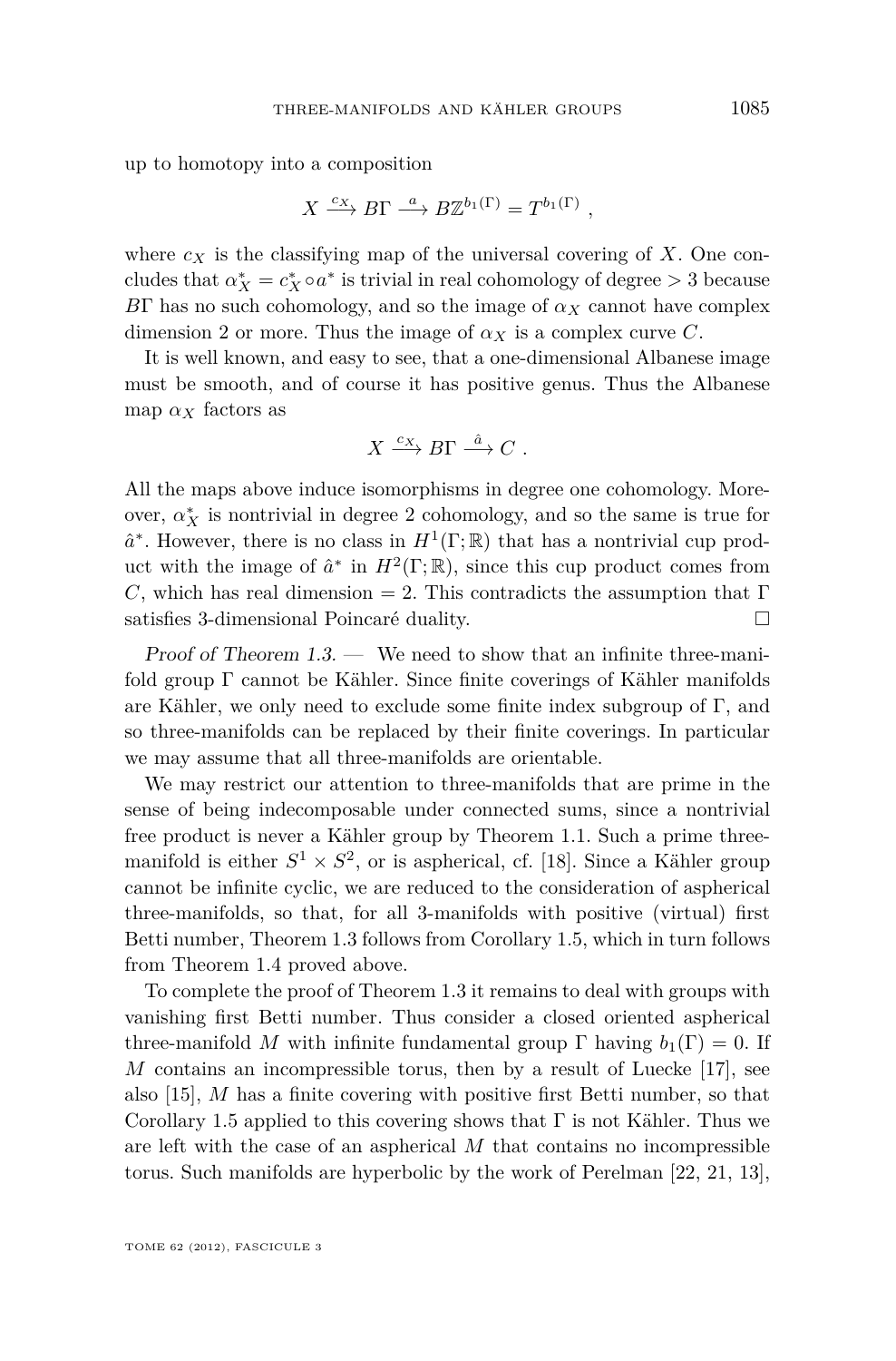and fundamental groups of hyperbolic three-manifolds are never Kähler by Theorem [1.2.](#page-2-0)  $\Box$ 

Proof of Theorem [1.6.](#page-4-0) — Suppose that  $\Gamma$  is the fundamental group of both a compact complex surface *S* and a closed three-manifold *M*. As before we may assume *M* to be orientable.

If *S* is Kähler, then  $\Gamma$  is finite by Theorem [1.3.](#page-2-0) Conversely, if  $\Gamma$  is finite, then the first Betti number of *S* vanishes, and so *S* is Kählerian, cf. [\[4\]](#page-9-0).

If *S* is not Kählerian, then its first Betti number is odd, see again [\[4\]](#page-9-0). We now use the Enriques–Kodaira classification to conclude that either *S* is properly elliptic with  $b_1(S) \geq 3$ , or *S* is of class *VII* with  $b_1(S) = 1$ , cf. [\[3,](#page-8-0) [20\]](#page-9-0). In the first case  $\Gamma$  is freely indecomposable and is a Poincaré duality group of dimension 4 by results of Kodaira described in [\[2,](#page-8-0) Section 3 of Ch. 1. In the second case, it is known only that  $\pi_1(S)$  cannot split into  $\Gamma_1 \star \Gamma_2$  with both  $\Gamma_i$  containing proper subgroups of finite index; see [\[2,](#page-8-0) Thm. 1.35]. However, since three-manifold groups are residually finite  $[9]^{(2)}$  $[9]^{(2)}$ , this is enough to conclude that in our case, where  $\pi_1(S) = \Gamma = \pi_1(M)$ ,  $\Gamma$ is indeed freely indecomposable.

Thus we may assume that *M* is prime. If it is aspherical, then  $\Gamma$  is a three-dimensional Poincaré duality group. This means that  $\Gamma$  is not the fundamental group of a properly elliptic surface with  $b_1(S) \geq 3$  since those groups are four-dimensional Poincaré duality groups. If Γ is the fundamental group of a class *VII* surface, then we have  $b_1(\Gamma) = 1$ , and, by Poincaré duality on *M*,  $b_2(\Gamma) = 1$ . Under the classifying map of the universal covering of *S*,  $H^2(\Gamma;\mathbb{R})$  injects into  $H^2(S;\mathbb{R})$ , where it becomes an isotropic subspace for the cup product for dimension reasons. (Its cup square comes from the three-dimensional *M*.) Thus the intersection form of *S* would have to be indefinite, which contradicts the known fact that the intersection forms of class *V II* surfaces are negative definite; see [\[2,](#page-8-0) Lemma 1.45].

Thus we are left to consider the case of an *M* that is prime but not aspherical. This means that *M* is  $S^1 \times S^2$  if it is orientable; cf. [\[18\]](#page-9-0). However, for a nonorientable  $M$  we could also have the nontrivial  $S^2$ -bundle over  $S^1$ , also with fundamental group  $\mathbb{Z}$ , and  $S^1 \times \mathbb{R}P^2$ , with fundamental group  $\mathbb{Z} \oplus \mathbb{Z}_2$ ; cf. [\[23\]](#page-9-0). Both  $\mathbb{Z}$  and  $\mathbb{Z} \oplus \mathbb{Z}_2$  occur as fundamental groups of Hopf surfaces. Conversely, every surface with one of these fundamental groups is of class *VII*; cf. [\[3,](#page-8-0) [20\]](#page-9-0). This completes the proof of Theorem [1.6.](#page-4-0)  $\Box$ 

 $(2)$  The reference [\[9\]](#page-9-0) treats only manifolds satisfying Thurston's geometrisation conjecture. By Perelman's work [\[22,](#page-9-0) [21,](#page-9-0) [13\]](#page-9-0) this is not a restriction.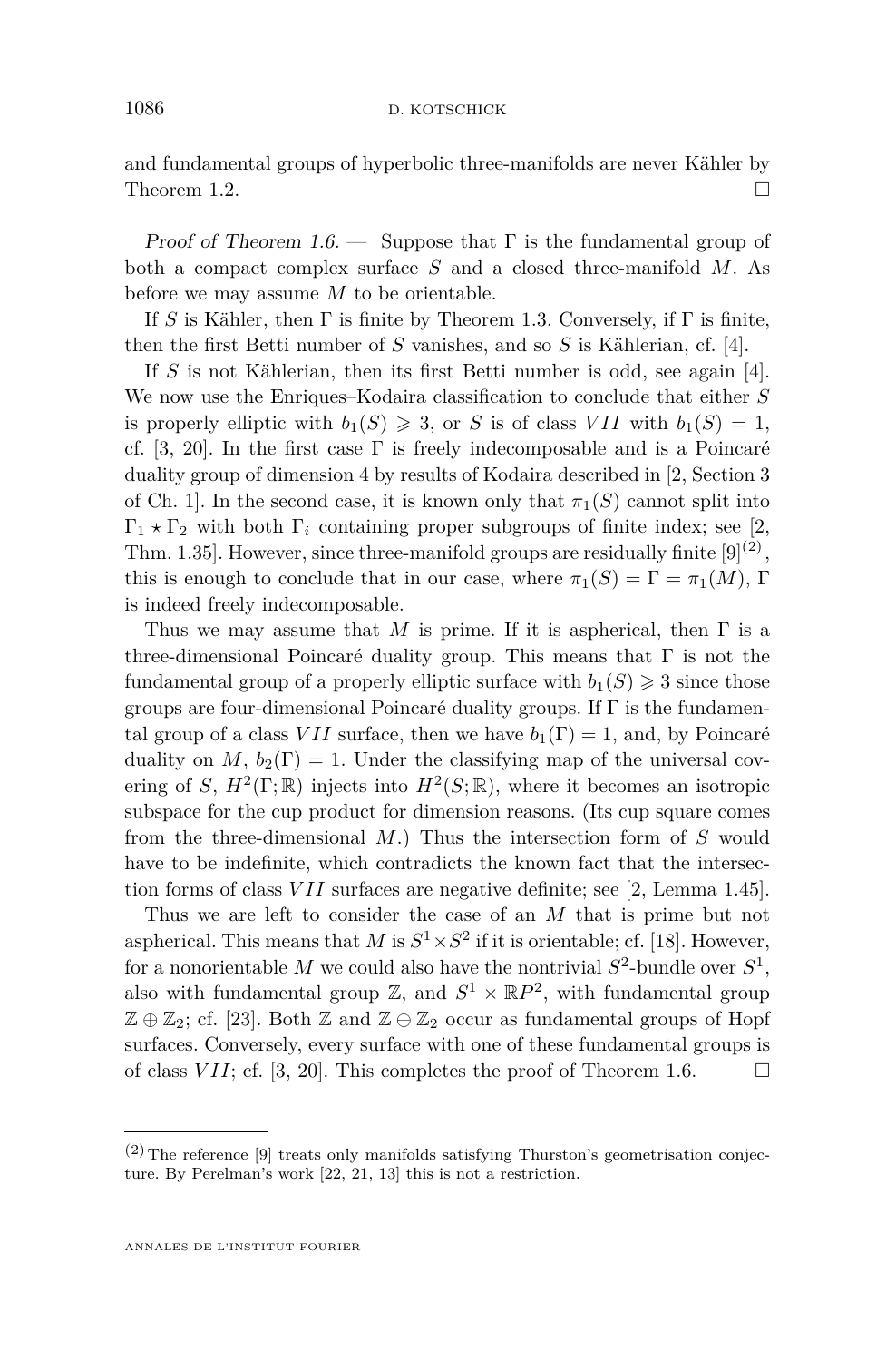#### **3. Discussion**

#### **3.1. Avoiding the use of Theorem [1.1](#page-1-0)**

In the proof of Theorem [1.3](#page-2-0) in Section [2,](#page-4-0) I found it most straightforward to reduce to the consideration of prime three-manifolds by using Gromov's result on free products, stated as Theorem [1.1](#page-1-0) in the introduction. However, one can completely bypass the use of Theorem [1.1,](#page-1-0) as we now explain.

LEMMA 3.1. — Assume that  $\Gamma_1$  and  $\Gamma_2$  each have a non-trivial finite quotient  $f_i: \Gamma_i \longrightarrow Q_i$ . Then their free product  $\Gamma_1 \star \Gamma_2$  has a finite index subgroup with odd first Betti number.

Proof. — Consider the induced homomorphism

$$
f\colon \Gamma_1 \star \Gamma_2 \longrightarrow Q_1 \times Q_2.
$$

By the Kurosh subgroup theorem, its kernel is of the form  $F_k \star \Gamma$ , where  $F_k$  is a free group of rank  $k = (|Q_1| - 1)(|Q_2| - 1)$ , and  $\Gamma$  is a free product of copies of the kernels of the  $f_i$ . For a finite quotient  $g: F_k \longrightarrow Q$  of order *d* we consider the kernel  $\Delta$  of  $\bar{g}: F_k \star \Gamma \longrightarrow Q$ , where  $\bar{g}$  restricts to  $F_k$  as  $g$ and is trivial on  $\Gamma$ . Then  $\Delta$  is isomorphic to  $F_l \star \Gamma \star \ldots \star \Gamma$  with *d* copies of  $\Gamma$  appearing, and  $l = 1 + d(k - 1)$ . Thus  $\Delta \subset \Gamma_1 \star \Gamma_2$  is a finite index subgroup with

$$
b_1(\Delta) = l + d \cdot b_1(\Gamma) = 1 + d \cdot (k - 1 + b_1(\Gamma)) \ .
$$

Choosing  $d$  to be even, we have found the desired subgroup.  $\Box$ 

Since three-manifold groups are residually finite [\[9\]](#page-9-0), we have the following:

COROLLARY 3.2. — If  $M$  is a non-prime three-manifold, then it has a finite covering with odd first Betti number.

At the expense of appealing to residual finiteness, we can use this Corollary in place of Theorem [1.1](#page-1-0) to exclude non-prime manifolds from consideration in the proof of Theorem [1.3.](#page-2-0) More generally, without restricting to three-manifold groups, Lemma 3.1 tells us that an arbitrary free product whose free factors admit finite quotients cannot be a Kähler group. This is exactly the special case of Theorem [1.1](#page-1-0) originally proved by Johnson and Rees [\[11\]](#page-9-0). Indeed our proof of the Lemma is a simplification of the argument in [\[11\]](#page-9-0).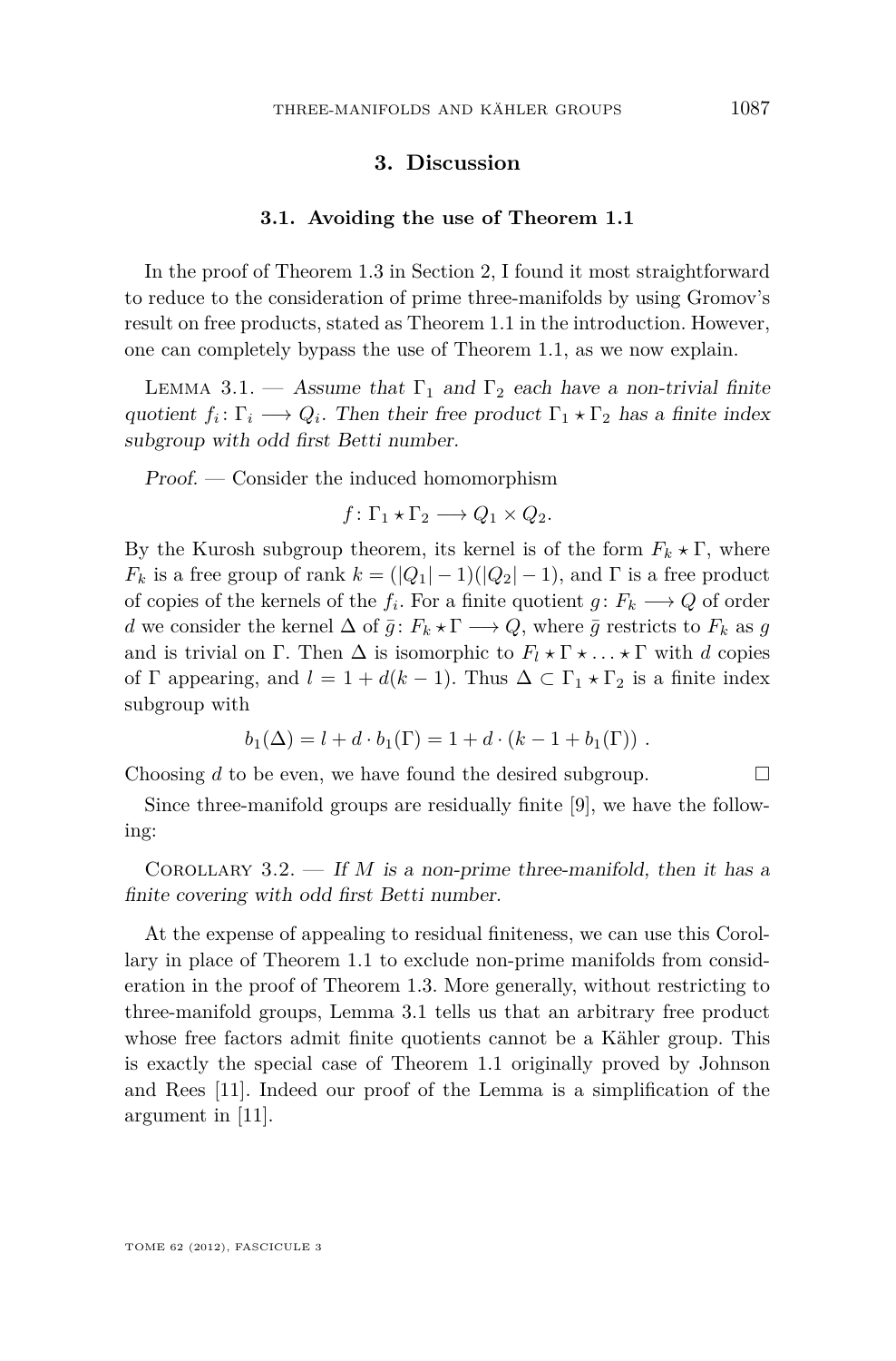#### **3.2. The necessity to discuss** R**-homology spheres**

<span id="page-8-0"></span>In the proof of Theorem [1.3](#page-2-0) it was necessary to consider separately the case of groups with zero first Betti number. This step would be superfluous, if it were known that every closed three-manifold has a finite covering with positive first Betti number. If such a statement were available, then one would not need Theorem [1.2](#page-2-0) for the proof of Theorem [1.3](#page-2-0) given here.

Apparently the question of whether every closed three-manifold with infinite fundamental group has virtually positive first Betti number was raised long ago by Waldhausen, Thurston, and others; see Problems 3.2 and 3.50 in Kirby's problem list [\[12\]](#page-9-0) and the references given there. Curiously, those references do not include [\[8,](#page-9-0) [17\]](#page-9-0) and other papers quoted in [\[8\]](#page-9-0), all of which contain a wealth of information about this problem. In any case, this problem seems to be still open.

#### **3.3. The second Betti number of infinite Kähler groups**

Carlson and Toledo have asked whether an infinite Kähler group has virtually positive second Betti number<sup>(3)</sup>. If this were known to be true, then, because of three-dimensional Poincaré duality, we would not have to consider R-homology 3-spheres in the proof of Theorem [1.3.](#page-2-0) Moreover, we would not need to use geometrisation, and we would not need Theorem [1.2](#page-2-0) either! We refer to the paper of Klingler [\[14\]](#page-9-0) for a recent discussion of this question of Carlson and Toledo.

Unfortunately, a slight misstatement occurs in [2, Prop. 3.44 (i)], which implicitly asserts a positive answer to the question of Carlson and Toledo. The statement  $b_2(\pi_1(X)) \geq 1$  there should be replaced by  $b_2(X) \geq 1$  (which is trivial). The Proposition in question was proved by Amorós [1], whose paper does not contain the misstatement.

#### BIBLIOGRAPHY

- [1] J. Amorós, "On the Malcev completion of Kähler groups", Comment. Math. Helv. **71** (1996), p. 192-212.
- [2] J. Amorós, M. Burger, K. Corlette, D. Kotschick & D. Toledo, Fundamental Groups of Compact Kähler Manifolds, Mathematical Surveys and Monographs, vol. 44, Amer. Math. Soc., Providence, R.I., 1996.
- [3] W. Barth, C. Peters & A. Van de Ven, Compact Complex Surfaces, Mathematical Surveys and Monographs, Springer-Verlag, Berlin, 1984.

 $(3)$  The original reference for their question is Section 18.16 in [\[16\]](#page-9-0), where only a more specific version is formulated.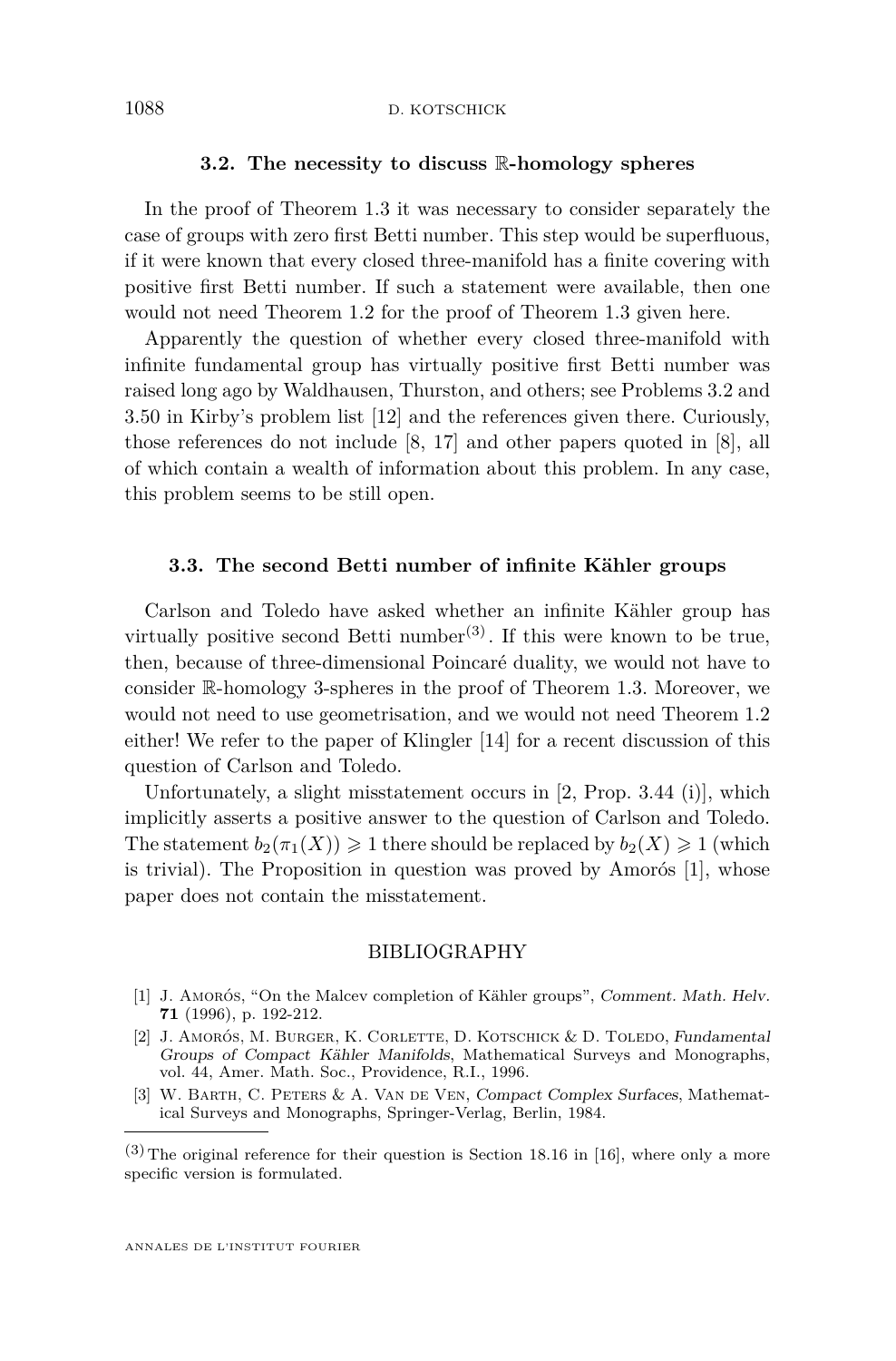- <span id="page-9-0"></span>[4] N. Buchdahl, "On compact Kähler surfaces", Ann. Inst. Fourier **49** (1999), p. 287- 302.
- [5] J. A. CARLSON & D. TOLEDO, "Harmonic mapping of Kähler manifolds to locally symmetric spaces", Publ. Math. I.H.E.S. **69** (1989), p. 173-201.
- [6] A. DIMCA & A. I. SUCIU, "Which 3-manifold groups are Kähler groups?", J. Eur. Math. Soc. **11** (2009), p. 521-528.
- [7] M. Gromov, "Sur le groupe fondamental d'une variété kählérienne", C. R. Acad. Sci. Paris Sér. I Math. **308** (1989), p. 67-70.
- [8] J. HEMPEL, "Virtually Haken manifolds", in Combinatorial methods in topology and algebraic geometry (Rochester, N.Y., 1982), Contemp. Math., vol. 44, Amer. Math. Soc., Providence, RI, 1985, p. 149-155.
- [9] ——— , "Residual finiteness for 3-manifolds", Combinatorial group theory and topology, ed. S. M. Gersten and J. R. Stallings, Ann. Math. Stud. vol. 111, Princeton Univ. Press, 1987.
- [10] L. Hernández-Lamoneda, "Non-positively curved 3-manifolds with non-Kähler *π*1", C. R. Acad. Sci. Paris Sér. I **332** (2001), p. 249-252.
- [11] F. E. A. Johnson & E. G. Rees, "On the fundamental group of a complex algebraic manifold", Bull. London Math. Soc. **19** (1987), p. 463-466.
- [12] R. KIRBY, "Problems in Low-Dimensional Topology", in Geometric Topology (W. H. Kazez, ed.), AMS/IP Studies in Advanced Mathematics, vol. 2 part 2, American Mathematical Society and International Press, 1997.
- [13] B. Kleiner & J. Lott, "Notes on Perelman's papers", Geom. Topol. **12** (2008), p. 2587-2855.
- [14] B. Klingler, "Kähler groups and duality", Preprint arXiv:1005.2836v1 [math.GR], 17 May 2010.
- [15] S. Kojima, "Finite covers of 3-manifolds containing essential surfaces of Euler characteristic = 0", Proc. Amer. Math. Soc. **101** (1987), p. 743-747.
- [16] J. Kollár, Shafarevich maps and automorphic forms, Mathematical Surveys and Monographs, Princeton Univ. Press, Princeton, NJ, 1995.
- [17] L. Luecke, "Finite covers of 3-manifolds containing essential tori", Trans. Amer. Math. Soc. **310** (1988), p. 381-391.
- [18] J. W. Milnor, "A unique decomposition theorem for 3-manifolds", Amer. J. Math. **84** (1962), p. 1-7.
- [19] J. W. Morgan & G. Tian, Ricci flow and the Poincaré conjecture, Amer. Math. Soc. and Clay Math. Institute, 2007.
- [20] I. Nakamura, "Towards classification of non-Kählerian complex surfaces", Sugaku Exp. **2** (1989), p. 209-229.
- [21] G. Perelman, "Ricci flow with surgery on three-manifolds", Preprint arXiv:math/0303109v1 [math.DG], 10 Mar 2003.
- [22] ——, "The entropy formula for the Ricci flow and its geometric applications", Preprint arXiv:math/0211159v1 [math.DG], 11 Nov 2002.
- [23] P. Scorr, "The geometries of 3-manifolds", Bull. London Math. Soc. **15** (1983), p. 401-487.
- [24] C. H. TAUBES, "The existence of anti-self-dual conformal structures", J. Differential Geometry **36** (1992), p. 163-253.
- [25] D. TOLEDO, "Examples of fundamental groups of compact Kähler manifolds", Bull. London Math. Soc. **22** (1990), p. 339-343.

Manuscrit reçu le 17 novembre 2010, accepté le 8 février 2011.